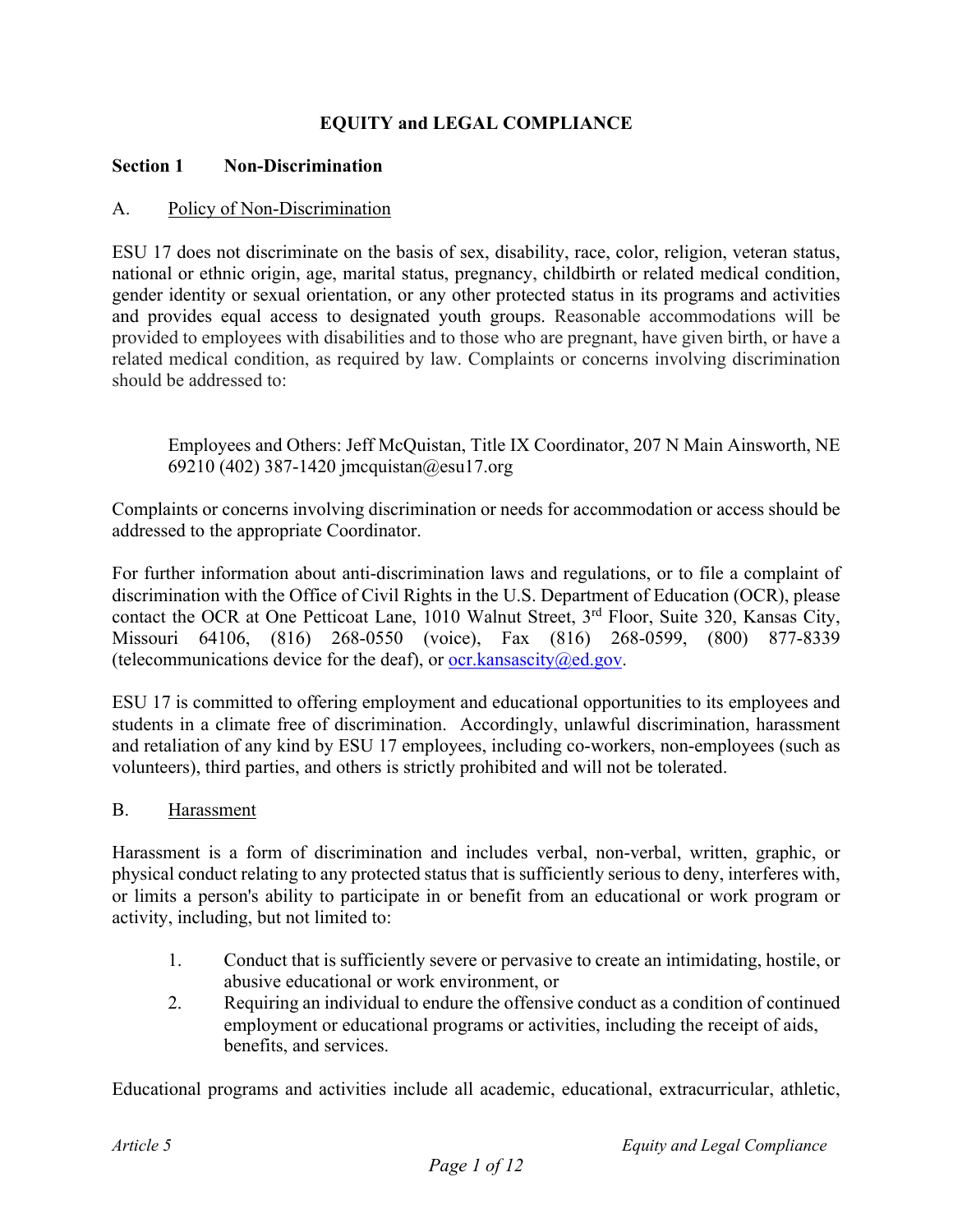and other programs of the ESU, whether those programs take place in an ESU facilities, on an ESU vehicle, at a class or training program sponsored by the ESU at another location, or elsewhere.

Discriminatory harassment because of any protected status may include, but is not limited to:

- 1. Name-calling,
- 2. Teasing or taunting,
- 3. Insults, slurs, or derogatory names or remarks,
- 4. Demeaning jokes,
- 5. Inappropriate gestures,
- 6. Graffiti or inappropriate written or electronic material,
- 7. Visual displays, such as cartoons, posters, or electronic images,
- 8. Threats or intimidating or hostile conduct,
- 9. Physical acts of aggression, assault, or violence, or
- 10. Criminal offenses.

The following examples are additional or more specific examples of conduct that may constitute sexual harassment:

- 1. Unwelcome sexual advances or propositions,
- 2. Requests or pressure for sexual favors,
- 3. Comments about an individual's body, sexual activity, or sexual attractiveness,
- 4. Physical contact or touching of a sexual nature, including touching intimate body parts and inappropriate patting, pinching, rubbing, or brushing against another's body,
- 5. Physical sexual acts of aggression, assault, or violence, including criminal offenses (such as rape, sexual assault or battery, and sexually motivated stalking), against a person's will or where a person is incapable of giving consent due to the victim's age, intellectual disability, or use of drugs or alcohol,
- 6. Requiring sexual favors or contact in exchange for aids, benefits, or services, such as grades, awards, privileges, promotions, etc., or
- 7. Gender-based harassment; acts of verbal, nonverbal, written, graphic, or physical conduct based on sex or sex-stereotyping, but not involving conduct of a sexual nature.

If ESU 17 knows or reasonably should know about possible harassment, including violence, ESU 17 will conduct a prompt, adequate, reliable, thorough, and impartial investigation to determine whether unlawful harassment occurred and take appropriate interim measures, if necessary. If ESU 17 determines that unlawful harassment occurred, ESU 17 will take prompt and effective action to eliminate the harassment, prevent its recurrence, and remedy its effects, if appropriate. If harassment or violence that occurs off ESU property creates a hostile environment at ESU, ESU 17 will follow this policy and grievance procedure, within the scope of its authority.

All ESU 17 employees are expected to take prompt and appropriate actions to report and prevent discrimination, harassment, and retaliation by others. Employees who witness or become aware of possible discrimination, including harassment and retaliation, must immediately report the conduct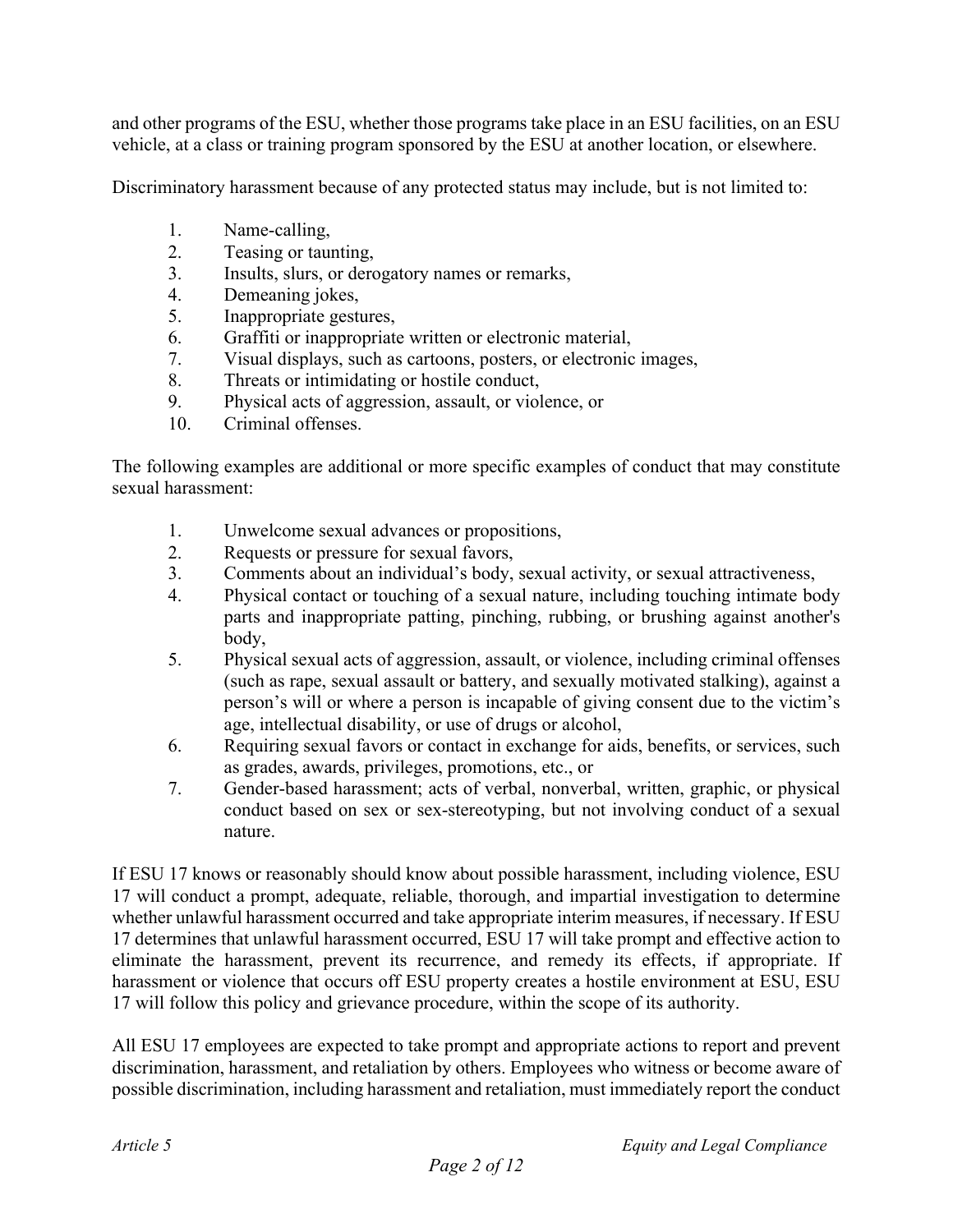to his or her supervisor or the compliance coordinator designated to handle complaints of discrimination (designated compliance coordinator).

# C. Anti-retaliation

ESU 17 prohibits retaliation, intimidation, threats, coercion, or discrimination against any person for opposing discrimination, including harassment, or for participating in ESU 17's discrimination complaint process or making a complaint, testifying, assisting, or participating in any manner, in an investigation, proceeding, or hearing. Retaliation is a form of discrimination.

ESU 17 will take immediate steps to stop retaliation and prevent its recurrence against the alleged victim and any person associated with the alleged victim. These steps will include, but are not limited to, notifying students, employees, and others, that they are protected from retaliation, ensuring that they know how to report future complaints, and initiating follow-up contact with the complainant to determine if any additional acts of discrimination, harassment, or retaliation have occurred. If retaliation occurs, ESU 17 will take prompt and strong responsive action, including possible discipline, including expulsion or termination, if applicable.

## D. General Grievance (or Complaint) Procedures

Employees or students should initially report all instances of discrimination, harassment or retaliation to their immediate supervisor or teacher or to the Compliance Coordinator designated to handle complaints of discrimination. If the employee or student is uncomfortable in presenting the problem to the supervisor or teacher, or if the supervisor or teacher is the problem, the employee or student may report the alleged discrimination, harassment or retaliation ("discrimination") to the Compliance Coordinator.

If the Compliance Coordinator is the person alleged to have committed the discriminatory act, then the complaint should be submitted to the Administrator for assignment. A discrimination complaint form is attached to this grievance procedure and is available in the office of each ESU 17 building, on the ESU 17 website, and from the Compliance Coordinator.

Under no circumstances will a person filing a complaint or grievance involving discrimination be retaliated against for filing the complaint or grievance.

# *1. Level 1 (Investigation and Findings)*

The Compliance Coordinator will review and evaluate each grievance, complaint, or report to determine if such grievance, complaint or report is covered under Title IX. If such a grievance, complaint or report is covered under Title IX, then the Compliance Coordinator will follow the Title IX Grievance Procedures (outlined below). For all other grievances, complaints or reports, the Compliance Coordinator will follow these General Grievance Procedures. Once ESU 17 receives a grievance, complaint or report alleging discrimination, harassment, or retaliation, or becomes aware of possible discriminatory conduct, ESU 17 will conduct a prompt, adequate, reliable, thorough, and impartial investigation to determine whether unlawful harassment occurred. If necessary, ESU 17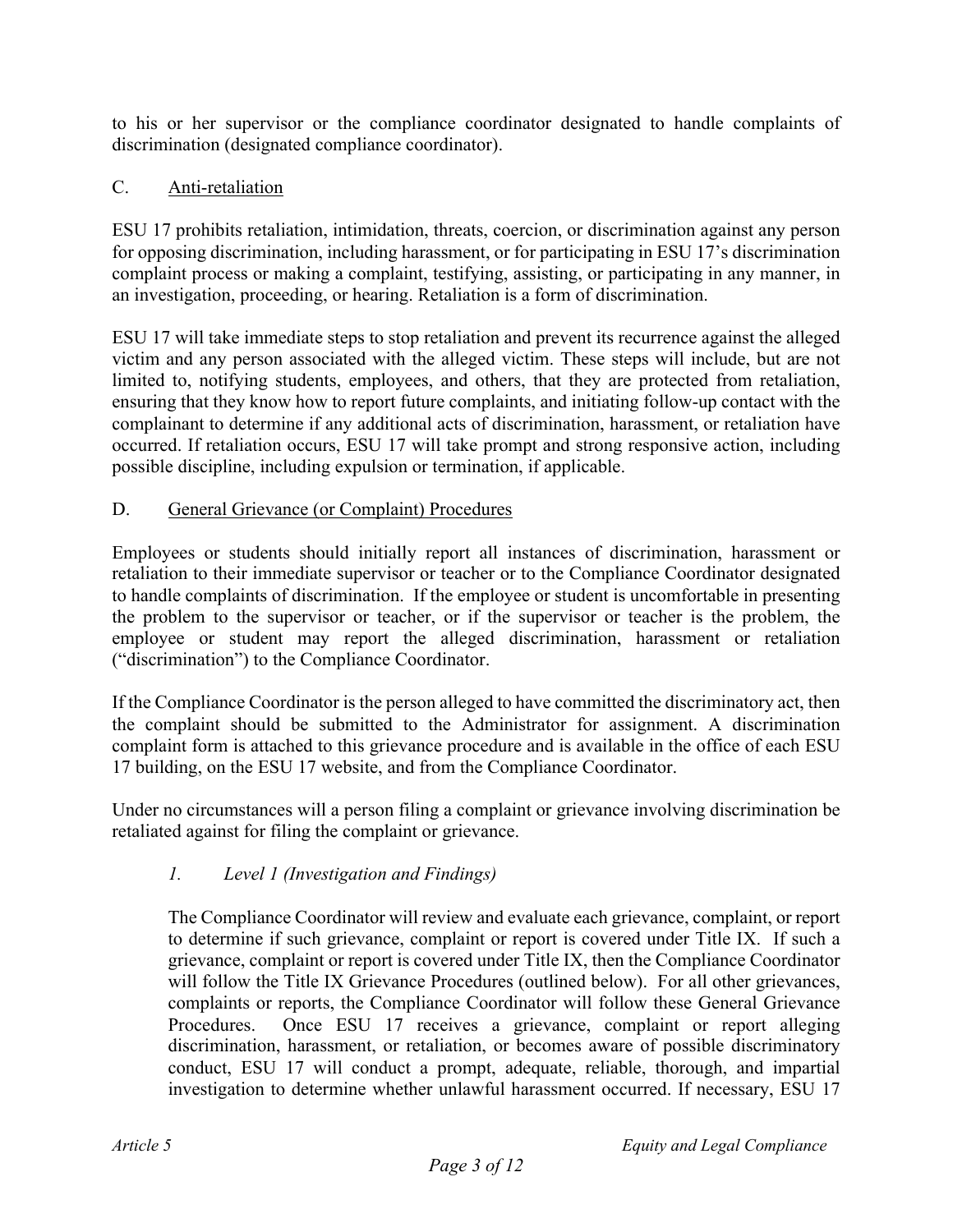will take immediate, interim action or measures to protect the alleged victim and prevent further potential discrimination, harassment, or retaliation during the pending investigation. The alleged victim will be notified of his or her options to avoid contact with the alleged harasser, such as changing a class or prohibiting the alleged harasser from having any contact with the alleged victim pending the result of ESU 17's investigation. ESU 17 will minimize any burden on the alleged victim when taking interim measures to protect the alleged victim.

ESU 17 will promptly investigate all complaints of discrimination, even if an outside entity or law enforcement agency is investigating a complaint involving the same facts and allegations. ESU 17 will not wait for the conclusion or outcome of a criminal investigation or proceeding to begin an investigation required by this grievance procedure. If the allegation(s) involve possible criminal conduct, ESU 17 will notify the complainant of his or her right to file a criminal complaint, and ESU 17 employees will not dissuade the complainant from filing a criminal complaint either during or after ESU 17's investigation.

ESU 17 will aim to complete its investigation within ten (10) working days after receiving a complaint or report, unless extenuating circumstances exist. Extenuating circumstances may include the unavailability of witnesses due to illness or incapacitation, or additional time needed because of the complexity of the investigation, the need for outside experts to evaluate the evidence (such as forensic evidence), or multiple complainants or victims. If extenuating circumstances exist, the extended timeframe to complete the investigation will not exceed ten (10) additional working days without the consent of the complainant, unless the alleged victim agrees to a longer timeline.Periodic status updates will be given to the parties, when appropriate.

ESU 17's investigation will include, but is not limited to:

- a. Providing the parties with the opportunity to present witnesses and provide evidence.
- b. An evaluation of all relevant information and documentation relating to the alleged discriminatory conduct.
- c. For allegations involving harassment, some of the factors ESU 17 will consider include: 1) the nature of the conduct and whether the conduct was unwelcome, 2) the surrounding circumstances, expectations, and relationships, 3) the degree to which the conduct affected one or more students' education, 4) the type, frequency, and duration of the conduct, 5) the identity of and relationship between the alleged harasser and the suspect or suspects of the harassment, 6) the number of individuals involved, 7) the age (and sex, if applicable) of the alleged harasser and the alleged victim(s) of the harassment, 8) the location of the incidents and the context in which they occurred, 9) the totality of the circumstances, and 10) other relevant evidence.
- d. A review of the evidence using a "preponderance of the evidence" standard (based on the evidence, is it more likely than not that discrimination, harassment, or retaliation occurred?)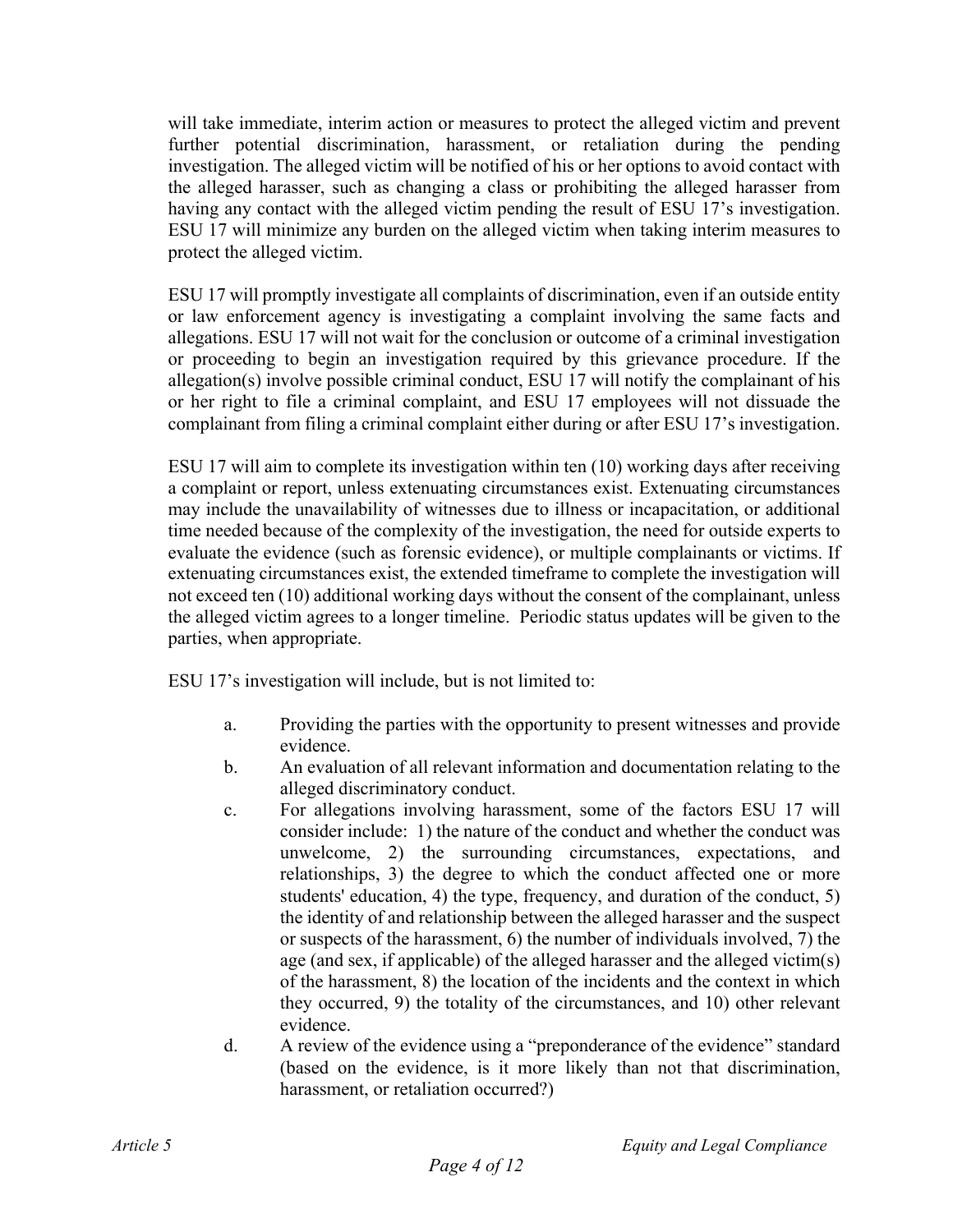The Compliance Coordinator (or designated investigator) will complete an investigative report, which will include:

- a. A summary of the facts,
- b. Findings regarding whether discrimination, harassment or other inappropriate conduct occurred, and
- c. If a finding is made that discrimination, harassment or other inappropriate conduct occurred, the recommended remedy or remedies necessary to eliminate discrimination, harassment or other inappropriate conduct.

If someone other than the Compliance Coordinator conducted the investigation, the Compliance Coordinator will review, approve, and sign the investigative report. ESU 17 will ensure that prompt, appropriate, and effective remedies are provided if a finding of discrimination, harassment, or retaliation is made. ESU 17 will maintain relevant documentation obtained during the investigation and documentation supportive of the findings and any subsequent determinations, including the investigative report, witness statements, interview summaries, and any transcripts or audio recordings, pertaining to the investigative and appeal proceedings.

ESU 17 will send concurrently to the parties written notification of the decision (findings and any remedy) regarding the complaint within one (1) working day after the investigation is completed. The Family Educational Rights and Privacy Act (FERPA), 20 U.S.C. § 11232g; 34 C.F.R. Part 99, permits ESU 17 to disclose relevant information to a student who was discriminated against or harassed.

# *2. Level 2 (Appeal to the Administrator)*

If a party is not satisfied with the findings or remedies (or both) set forth in the decision, he or she may file an appeal in writing with the Administrator within five (5) working days after receiving the decision. The Administrator will review the appeal and the investigative documentation and decision, conduct additional investigation, if necessary, and issue a written determination about the appeal within ten (10) working days after receiving the appeal. The party who filed the appeal will be sent the Administrator's determination at the time it is issued, and a copy will be sent to the Compliance Coordinator. [If the Administrator is the subject of the complaint, the party will file the appeal directly with the Board.]

# *3. Level 3 (Appeal to the Board)*

If the party is not satisfied with the Administrator's determination, he or she may file an appeal in writing with the Board within five (5) working days after receiving the Administrator's determination. The Board will review the appeal, the Administrator's determination, the investigative documentation and decision, and allow the party to address the Board at a Board meeting to present his or her appeal. The party will be allowed to address the Board at the Board's next regularly scheduled Board meeting (unless the Board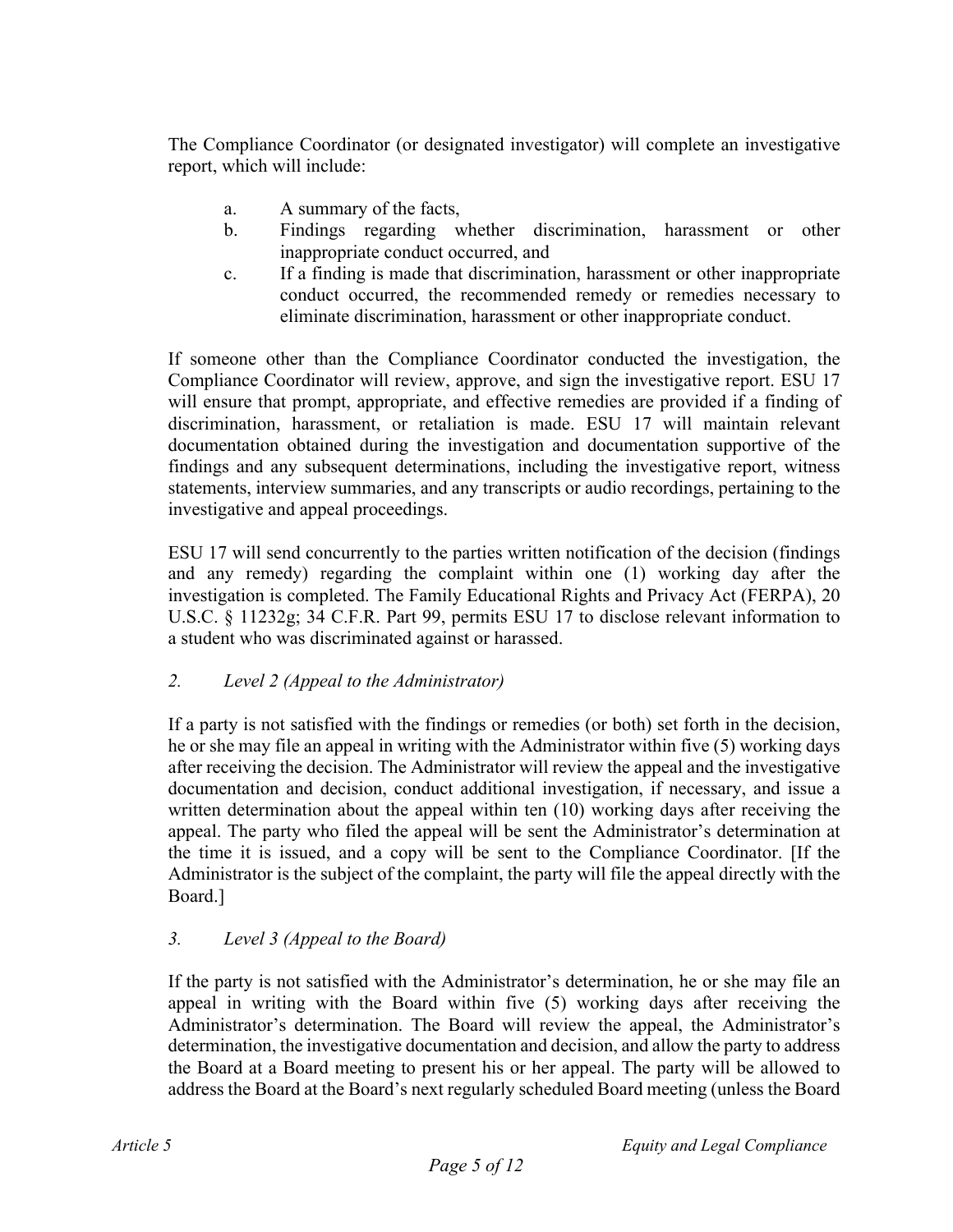receives the appeal within one week of the next regularly scheduled Board meeting) or at a time and date agreed to by the Board, Compliance Coordinator and the party. The Board will issue a written determination about the appeal within thirty (30) days after the party addresses the Board. The party who filed the appeal will be sent the Board's determination at the time it is issued, and a copy will be sent to the Compliance Coordinator. The Board's determination, and any actions taken, will be final on behalf of ESU 17.

### E. Confidentiality

The identity of the complainant will be kept confidential to the extent permitted by state and federal law. ESU 17 will notify the complainant of the anti-retaliation provisions of applicable laws and that ESU 17 will take steps to prevent retaliation and will take prompt and strong responsive actions if retaliation occurs.

If a complainant requests confidentiality or asks that the complaint not be pursued, ESU 17 will take all reasonable steps to investigate and respond to the complaint consistent with the request for confidentiality or the request not to pursue an investigation, as long as doing so does not prevent ESU 17 from responding effectively to the harassment and preventing harassment of other students. If a complainant insists that his or her name or other identifiable information not be disclosed to the alleged perpetrator, ESU 17 will inform the complainant that its ability to respond may be limited. Even if ESU 17 cannot take disciplinary action against the alleged harasser, ESU 17 will pursue other steps to limit the effects of the alleged harassment and prevent its recurrence, if warranted.

## F. Title IX Grievance (or Complaint) Procedures

All employees are responsible for helping to prevent sexual harassment. Employees, or students, who believe they have been subjected to or witnessed sexual harassment should follow these procedures:

- 1. Directly inform the person engaging in the discrimination or harassment that such conduct is offensive and must stop.
- 2. For employee reporters, contact your principal or supervisor or the principal or supervisor of the offending person, the Title IX Coordinator, or the Human Resources Manager, if you do not wish to communicate directly with the person whose conduct is offensive or if direct communication with the offending person has been ineffective.
- 3. Report the matter to the Title IX Coordinator or the Human Resources Manager, if the offending conduct continues or has not been resolved to your satisfaction after you have reported the matter to a principal or supervisor.
- 4. For student reporters, contact any teacher or administrator.
- 5. Report to the Title IX Coordinator if you are the adult to whom the student has made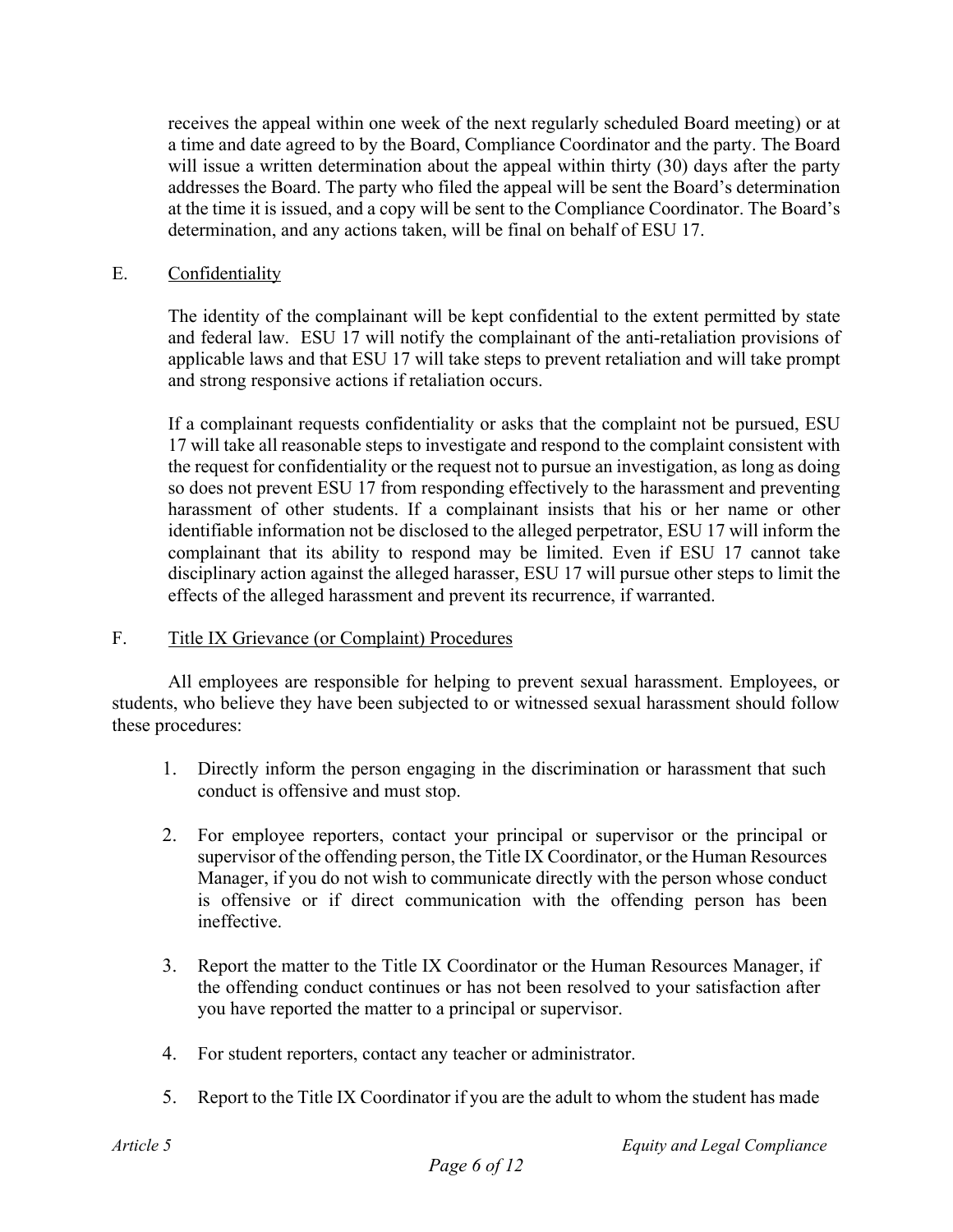a report so that the matter can be properly resolved. The Title IX Coordinator may file a formal complaint and begin the following complaint procedure.

Allegations of sexual harassment or discrimination shall be investigated and, if substantiated, corrective or disciplinary action may be taken, up to and including dismissal from employment if the offender is an employee, or suspension and/or expulsion, if the offender is a student. Retaliatory action will not be taken against an employee for reporting discrimination or harassment.

# i. Response to a Formal Title IX Complaint:

1. Filing Formal Complaint: An employee or student can allege sexual harassment by filing a formal complaint in writing with the Title IX Coordinator in person or by mail, or by electronic mail using the following contact information:

## TITLE IX COORDINATOR CONTACT INFORMATION Jeff McQuistan 207 N Main Ainsworth, NE 69210 jmcquistan@esu17.org

The formal complaint must be signed by the complainant or by the Title IX Coordinator. The following procedures apply only in the event that a formal complaint is filed. All other allegations of sexual harassment shall be resolved using the general complaint procedure. Any timelines set forth in the following procedures may extended by the Title IX Coordinator with notice to the parties.

2. Immediate Actions Upon Receipt of Formal Complaint: Upon receipt of a formal complaint, the Title IX Coordinator shall provide the following to all known parties: (a): the complaint procedure as outlined in this regulation; and (b): notice of the allegations of sexual harassment including (i) the identities of the parties involved, if known, (ii) the conduct allegedly constituting sexual harassment, and (iii) the date and location of the alleged incident.

The parties to the formal complaint may select an advisor of their choice, who may be, but is not required to be, an attorney.

3. Investigation of Formal Complaint: Upon receipt of a formal complaint, the Title IX Coordinator shall notify the Investigator. The Investigator will promptly investigate all complaints of discrimination, even if an outside entity or law enforcement agency is investigating a complaint involving the same facts and allegations. The Investigator will not wait for the conclusion or outcome of a criminal investigation or proceeding to begin an investigation required by this complaint procedure. If the allegation(s) involve possible criminal conduct, the ESU will notify the complainant of his or her right to file a criminal complaint, and ESU employees will not dissuade the complainant from filing a criminal complaint either during or after the ESU's investigation.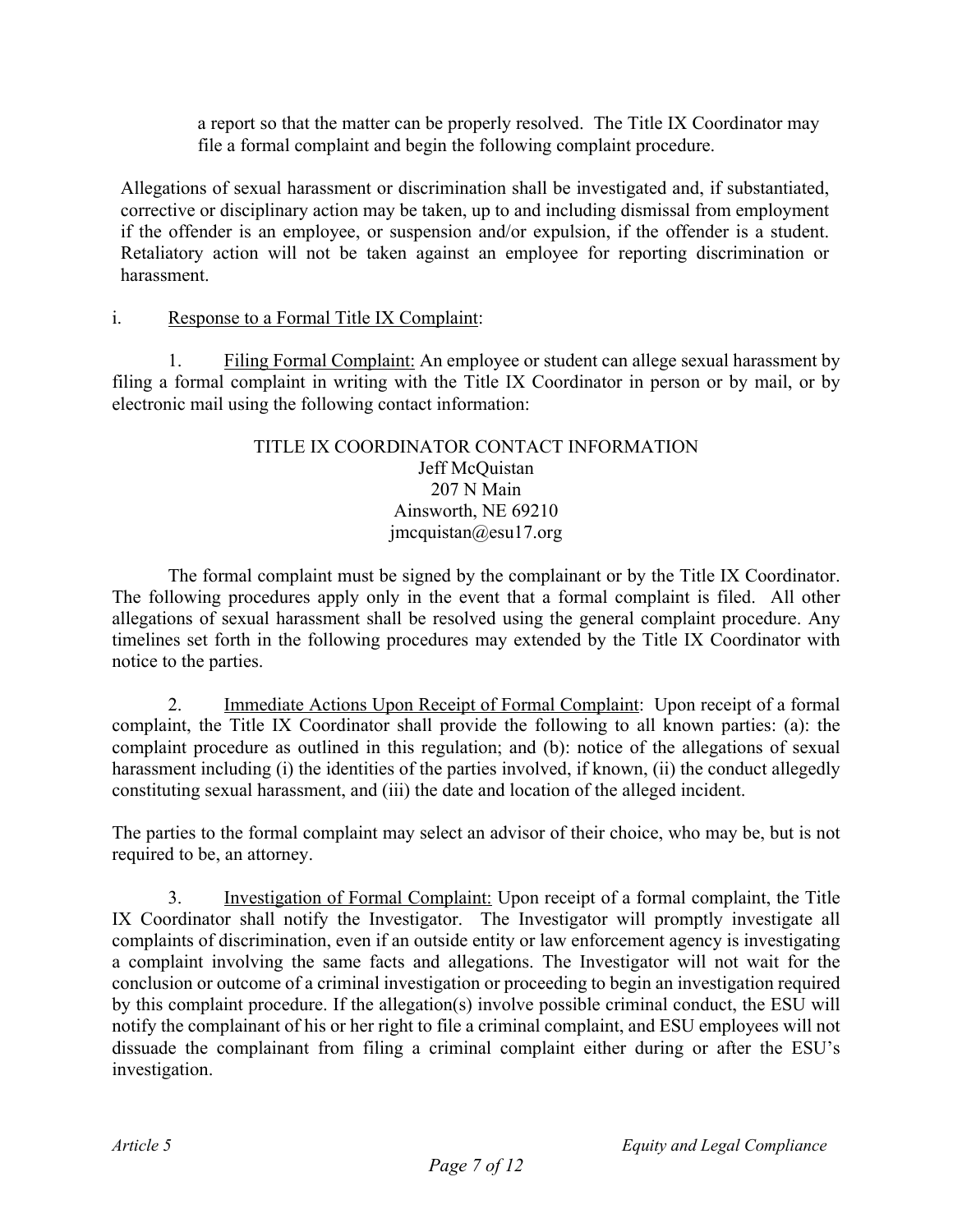The Investigator will aim to complete its investigation within a reasonable time frame as determined by the Title IX Coordinator. The factors to determine a reasonable time frame include, but are not limited to the allegations of the formal complaint, the number of witnesses that may need to be interviewed, and whether the police are also conducting an investigation into the allegations. The time frame originally set by the Title IX Coordinator may be extended by the Title IX Coordinator, upon notice to the parties, as he or she deems necessary to complete the investigation. Periodic status updates will be given to the parties, when appropriate.

(A) *Neutrality*: The Title IX Coordinator, investigator, decision-maker, or any person designated by the ESU to facilitate this complaint procedure, shall not have any conflict of interest or bias for or against complainants or respondents generally or an individual complainant or respondent. The ESU shall ensure that Title IX Coordinators, investigators, decision-makers, and any person who facilitates this complaint procedure shall receive training on the definition of sexual harassment in accordance with this regulation, the scope of the ESU's education program or activity, how to conduct an investigation and complaint process including hearings, appeals, and informal resolution processes, as applicable, and how to serve impartially, including by avoiding prejudgment of the fact at issue, conflicts of interest, and bias. The ESU shall ensure that the individuals involved in the complaint procedure receive training on issues of relevance of questions and evidence and on issues of relevance to create an investigative report that fairly summarizes relevant evidence.

(B) *Burden of Production*: It shall be the Investigator's burden to gather evidence sufficient to reach a determination regarding responsibility. To reach a determination, the investigation will include, but is not limited to:

- a. Providing the parties with the opportunity to present witnesses and provide evidence.
- b. An evaluation of all relevant information and documentation relating to the alleged discriminatory conduct.
- c. For allegations involving harassment, some of the factors the ESU will consider include: 1) the nature of the conduct and whether the conduct was unwelcome, 2) the surrounding circumstances, expectations, and relationships, 3) the degree to which the conduct affected one or more students' education, 4) the type, frequency, and duration of the conduct, 5) the identity of and relationship between the alleged harasser and the suspect or suspects of the harassment, 6) the number of individuals involved, 7) the age (and sex, if applicable) of the alleged harasser and the alleged victim(s) of the harassment, 8) the location of the incidents and the context in which they occurred, 9) the totality of the circumstances, and 10) other relevant evidence.
- d. A review of the evidence using a "preponderance of the evidence" standard (based on the evidence, is it more likely than not that discrimination, harassment, or retaliation occurred?)

(C) *Rights of the Parties:* The respondent is entitled to a presumption that the respondent is not responsible for the alleged conduct until a determination regarding responsibility is made at the conclusion of the complaint process.

The Investigator must provide an equal opportunity for the parties to present witnesses,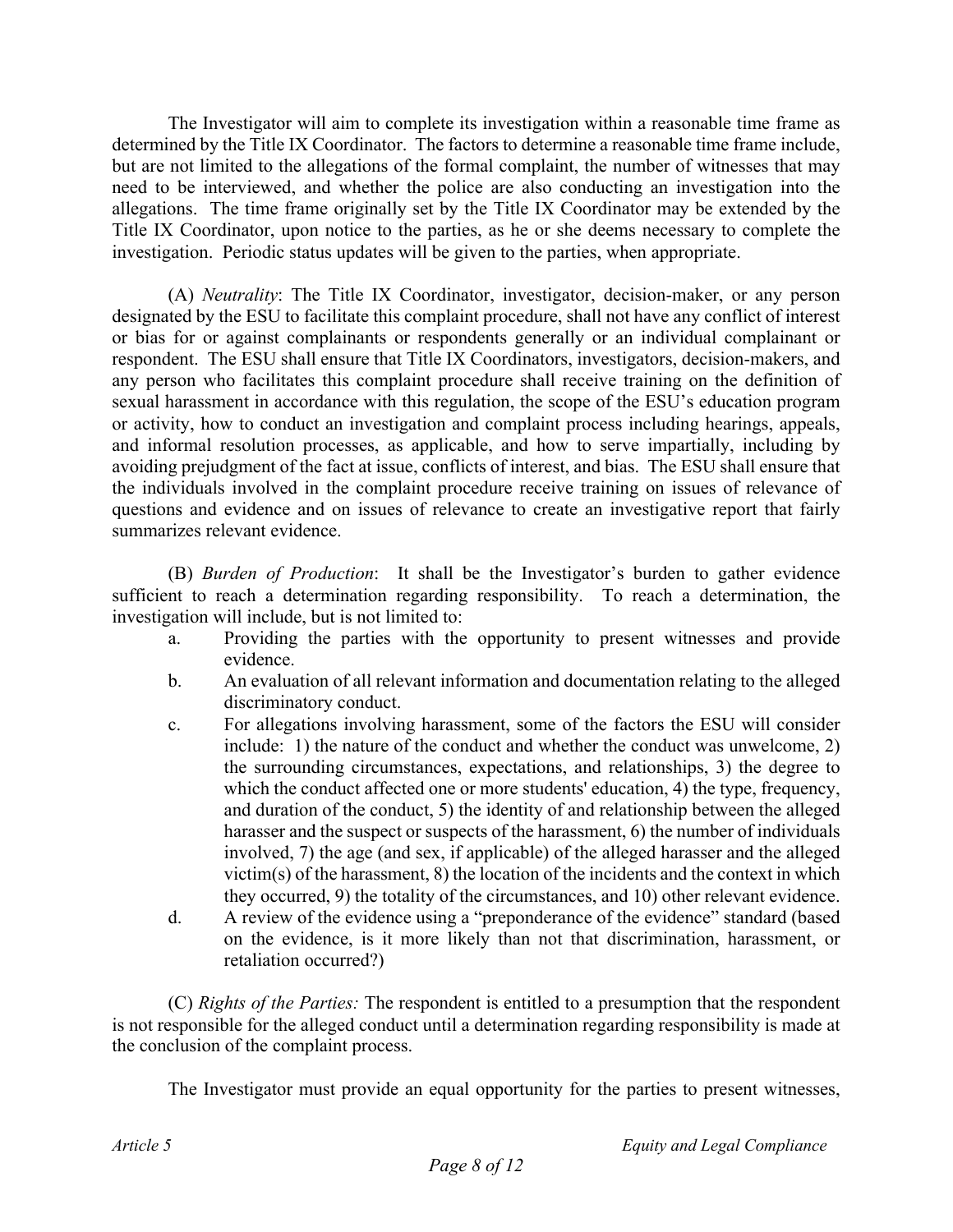including fact and expert witnesses, and other inculpatory and exculpatory evidence.

The Investigator shall not restrict the ability of either party to discuss the allegations under investigation or to gather and present relevant evidence.

The Investigator shall provide the parties with the same opportunities to have others present during any complaint proceeding, including the opportunity to be accompanied to any related meeting or proceeding by the advisor of their choice if the Investigator deems appropriate. However, the Investigator may establish restrictions regarding the extent to which the advisor may participate in the proceedings, if the restrictions apply equally to both parties.

The Investigator shall provide to all witnesses expected to attend a meeting notice of the date, time, location, participants, and purpose of all hearings within 2 days of the meeting.

Up until the conclusion of the investigation, the parties shall have an equal opportunity to inspect and review any evidence obtained as part of the investigation that is directly related to the allegations raised in the formal complaint. This includes the evidence upon which the Investigator does not intend to rely in reaching a determination regarding responsibility and inculpatory or exculpatory evidence obtained from any source, so that each party can meaningfully respond to the evidence prior to conclusion of the investigation.

The ESU retains the right to place a non-student employee respondent on administrative leave during the pendency of the investigation. The ESU also retains the right to remove a respondent from the ESU's educational program prior to the conclusion of the investigation. In the event of a removal, the respondent shall have the opportunity to challenge the decision for removal.

(D) *Conclusion of Investigation*: Prior to the conclusion of the investigation, the investigator shall send each party and the party's advisor, if any, the evidence that is subject to inspection and review in an electronic format or a hard copy. The parties shall then have ten (10) days to submit a written response, which the investigator will consider.

Once the investigator has considered the written statements of the parties, if any, and any questions of the parties, if any, the investigator shall create an investigative report that fairly summarizes relevant evidence. The investigator shall then submit the written investigation report to the decision-maker. The parties shall each receive a copy of the final investigative report at the same time as the decision-maker.

4. Decision of Responsibility: The decision-maker, shall review the investigative report. Prior to coming to a determination regarding responsibility, the decision maker shall provide 10 days for each party to submit written, relevant questions that a party wants asked of any party or witness, provide each party with answers, and allow for additional, limited follow-up questions from each party.

Once the decision maker has considered the written questions of the parties, if any, the decision maker shall issue a written determination regarding responsibility by a preponderance of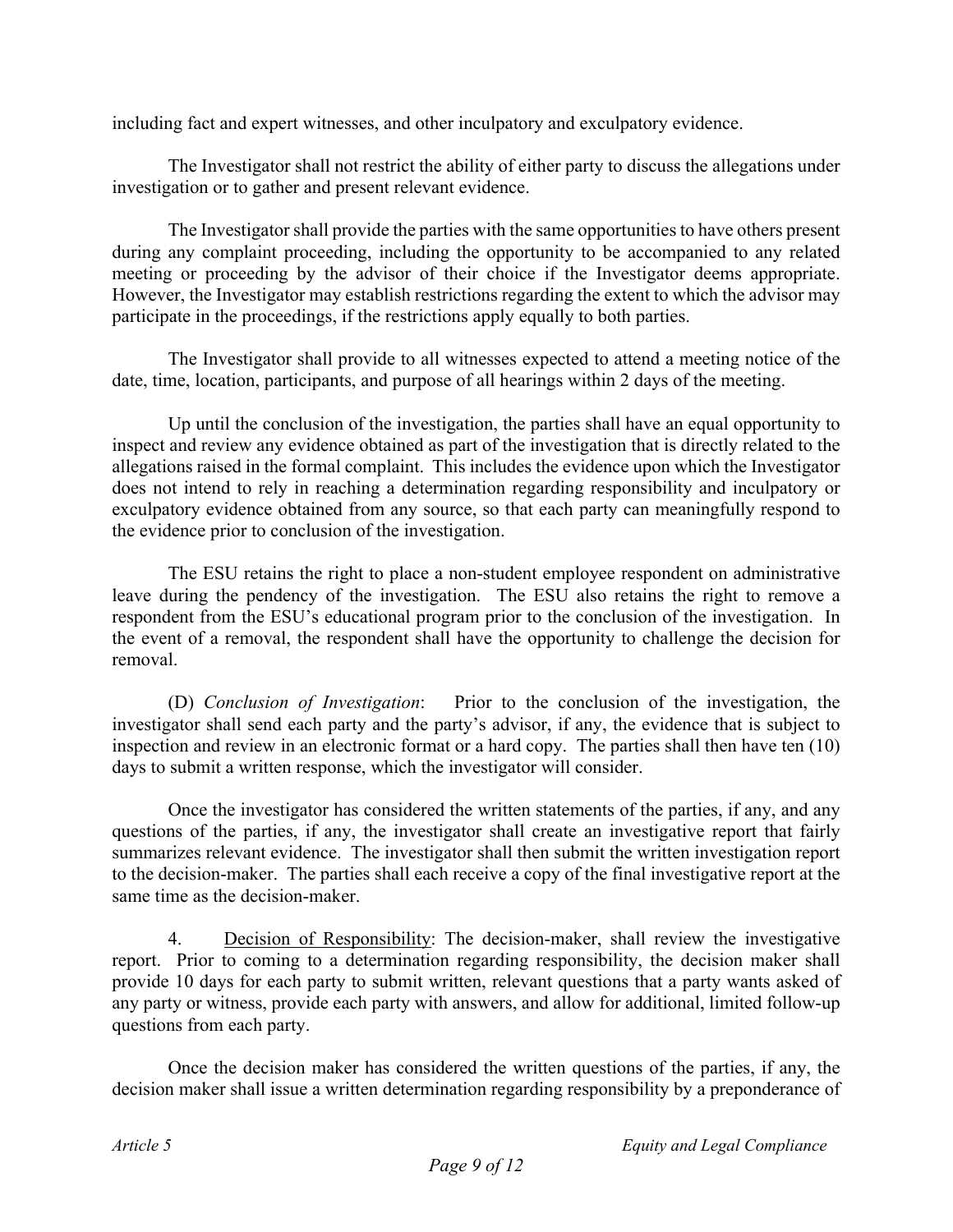the evidence within a reasonable time frame as determined by the Title IX Coordinator. The decision-maker shall consider all relevant evidence, including inculpatory and exculpatory evidence, and will not consider the credibility of the evidence to be based on a person's status, such as complainant, respondent, or witness. The decision-maker shall provide the written determination to both parties simultaneously. The written determination must include:

- a. Identification of the allegations potentially constituting sexual harassment;
- b. A description of the procedural steps taken from the receipt of the formal complaint through the determination, including any notifications to the parties, interviews with parties and witnesses, site visits, and methods used to gather evidence;
- c. Findings of fact supporting the determination;
- d. Conclusions regarding the application of each recipient's code of conduct to the facts;
- e. A statement of, and rationale for, the results as to each allegation, including a determination regarding responsibility, any disciplinary sanctions the recipient imposes on the respondent, and whether remedies designed to restore or preserve equal access to the recipient's education program or activity will be provided by the recipient to the complainant; and
- f. The recipient's procedures and permissible bases for the complainant and respondent to appeal.

The Family Educational Rights and Privacy Act (FERPA), 20 U.S.C. Sec. 11232g; 34 C.F.R. Part 99, permits the ESU to disclose relevant information to a student who was discriminated against or harassed.

## 5. Supportive Measures and Disciplinary Actions:

Throughout the investigation, either party may be entitled to supportive measures. Supportive measures are non-disciplinary, non-punitive individualized services offered as appropriate, as reasonably available, and without fee or charge to the complainant or the respondent before or after the filing of a formal complaint or where no formal complaint has been filed. Such measures are designed to restore or preserve equal access to the recipient's education program or activity without unreasonably burdening the other party, including measures designed to protect the safety of all parties or the ESU's educational environment, ro deter sexual harassment.

Supportive measures may include, but are not limited to, counseling, extensions of deadlines or other course-related adjustments, modifications of work or class schedules, campus escort services, mutual restrictions on contact between the parties, changes in work or housing locations, leaves of absence, increased security and monitoring of certain areas of the campus, and other similar measures. The ESU shall maintain as confidential any supportive measures provided to the complainant or respondent, to the extent that maintaining such confidentiality would not impair the ability of the ESU to provide the supportive measures.

At the conclusion of the investigation, the decision-maker may institute disciplinary measures to the respondent if the decision-maker determines that the respondent engaged in sexual abuse or harassment. Disciplinary measures may include, but are not limited to, in school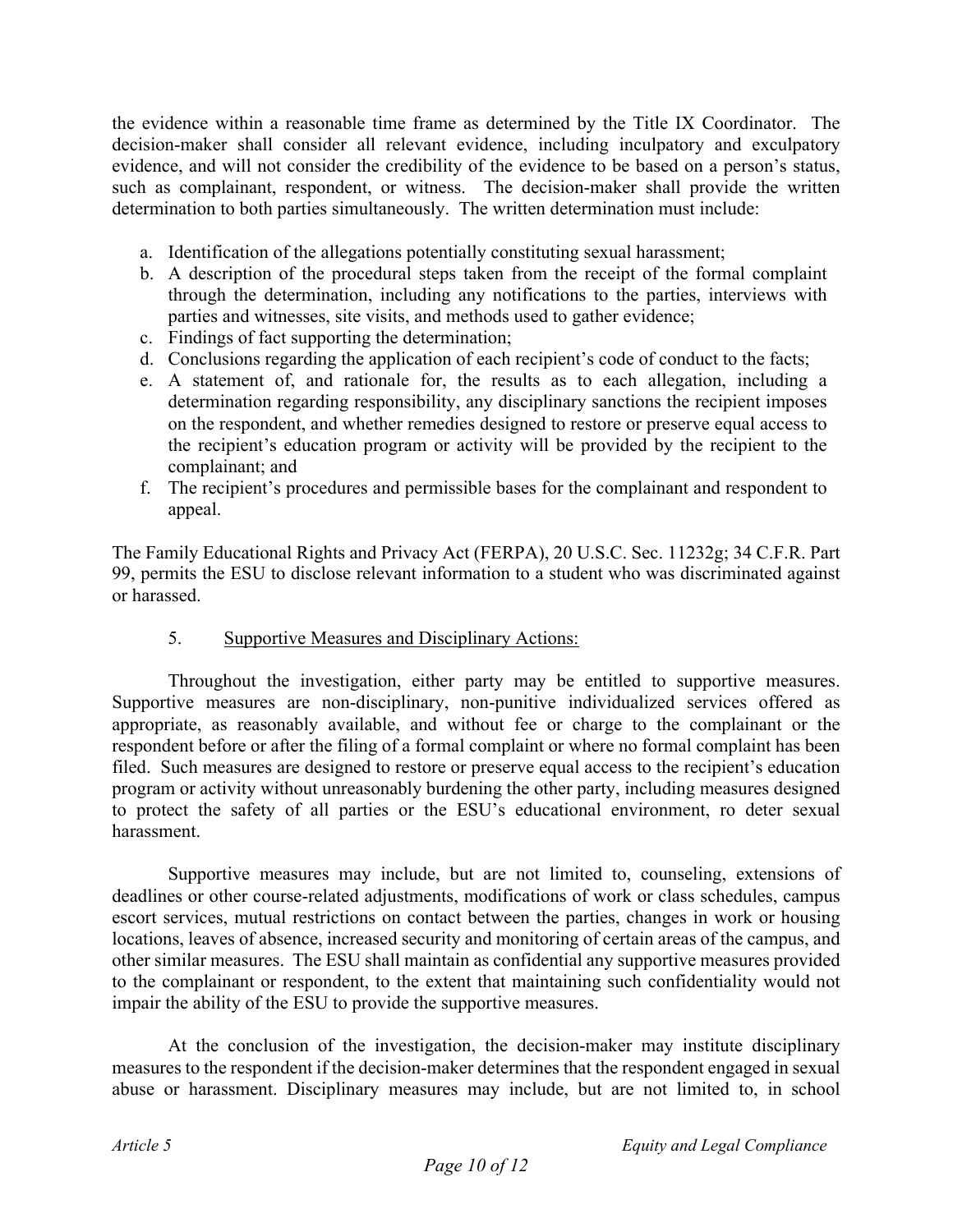suspension, out of school suspension, expulsion, and in the case of an employee disciplinary action up to and including dismissal from employment. This policy does not limit or prohibit the ESU from instituting disciplinary measures if in the course of the investigation it determines that the complainant or respondent violated the student code of conduct.

The Title IX Coordinator is responsible for coordinating the effective implementation of supportive measures.

### ii. Title IX Appeals

If either party is not satisfied with the outcome of the investigation and the decision of the decision-maker, they may appeal on the following bases:

- a. Procedural irregularity that affected the outcome of the matter;
- b. New evidence that was not reasonably available at the time the determination regarding responsibility or dismissal was made, that could affect the outcome of the matter; and
- c. The Title IX Coordinator, investigator, or decision-maker had a conflict of interest or bias for or against the complainant or respondent generally or the individual complainant or respondent that affected the outcome of the matter.

The request for an appeal shall be in writing and submitted on the appropriate document. The appeal document shall be submitted to the ESU Administrator.

Upon notice of an appeal by either party, the ESU Administrator shall notify the other party in writing when the appeal is filed and of the appeal procedures, which apply equally to both parties.

The ESU Administrator shall give both parties a reasonable, and equal opportunity to submit a written statement in support of or challenging the outcome.

The ESU Administrator shall review the investigative report, decision-maker's determination, and written statements of the parties and then issue a written decision describing the result of the appeal and the rationale for the result. The ESU Administrator shall provide the written decision simultaneously to both parties.

## iii. Informal Resolution

If a formal Title IX complaint is filed, the ESU may offer the complainant and respondent the opportunity to participate in an informal resolution process. The informal resolution process may take place at any time prior to reaching a determination regarding responsibility. The informal resolution process shall only take place upon:

a. Written notice to both parties disclosing: the allegations, the requirements of the informal resolution process including the circumstances under which it precludes the parties from resuming a formal complaint arising from the same allegations, provided, however, that at any time prior to agreeing to a resolution, any party has the right to withdraw from the